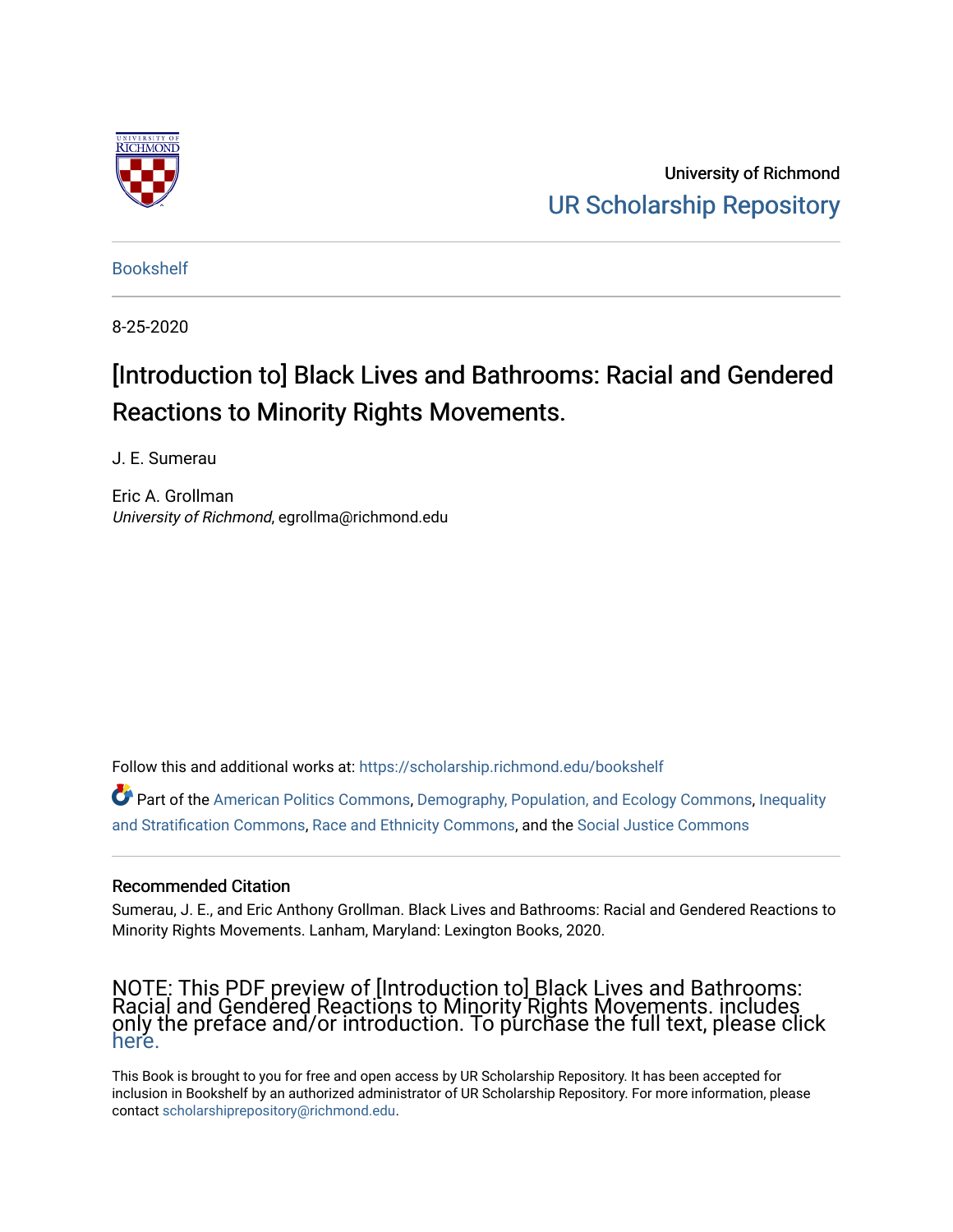Shawna<sup>[1](#page-12-0)</sup> was a teenager living in Sanford, Florida when Trayvon Martin was killed by George Zimmerman in the same city in 2012. As she explained to a group of other students on a college campus in the spring of 2018, news of the murder, "Swept through the schools and neighborhoods, and I remember feeling even more conscious of my blackness and what that could mean to other people." An African-American, bisexual, cisgender woman in her early twenties now, Shawna completed high school and came to college interested in learning about Black history and engaging online and at events with Black Lives Matter movement efforts. As she put it on that spring day in conversation with other students, "I never met Trayvon, but I recognized what happened to him on a deep level that called me to do something."

In another part of the country, Luca was starting their early twenties in 2012 when they began identifying as a nonbinary transgender person, presenting themselves in an androgynous fashion at a small college in the Midwest, and beginning medical procedures to adjust aspects of their body that, as they put it, "Never fit right." As Luca explained over drinks at a tea shop in Chicago in the summer of 2018, "Those early days when I was kind of in transition physically and with my appearance taught me a lot about bathroom politics. I don't think I ever really understood how hard it could be to just go to the bathroom if you did not fit into the segregated ideas of men or women only." As a white, queer, nonbinary transgender person, Luca has worked in the years since with groups seeking to obtain bathroom access for transgender people of all types and educate cisgender others on transgender experience. As they put it after a small sip of tea on that summer afternoon, "I just felt like it was never going to get any better if I didn't do something, and I found others who felt the same way." Example the second of the second from richmond on 2022-04-24 00:41:56. Created from richmond on 2022-04-24 00:41:56. Created from richmond on 2022-04-24 00:41:56.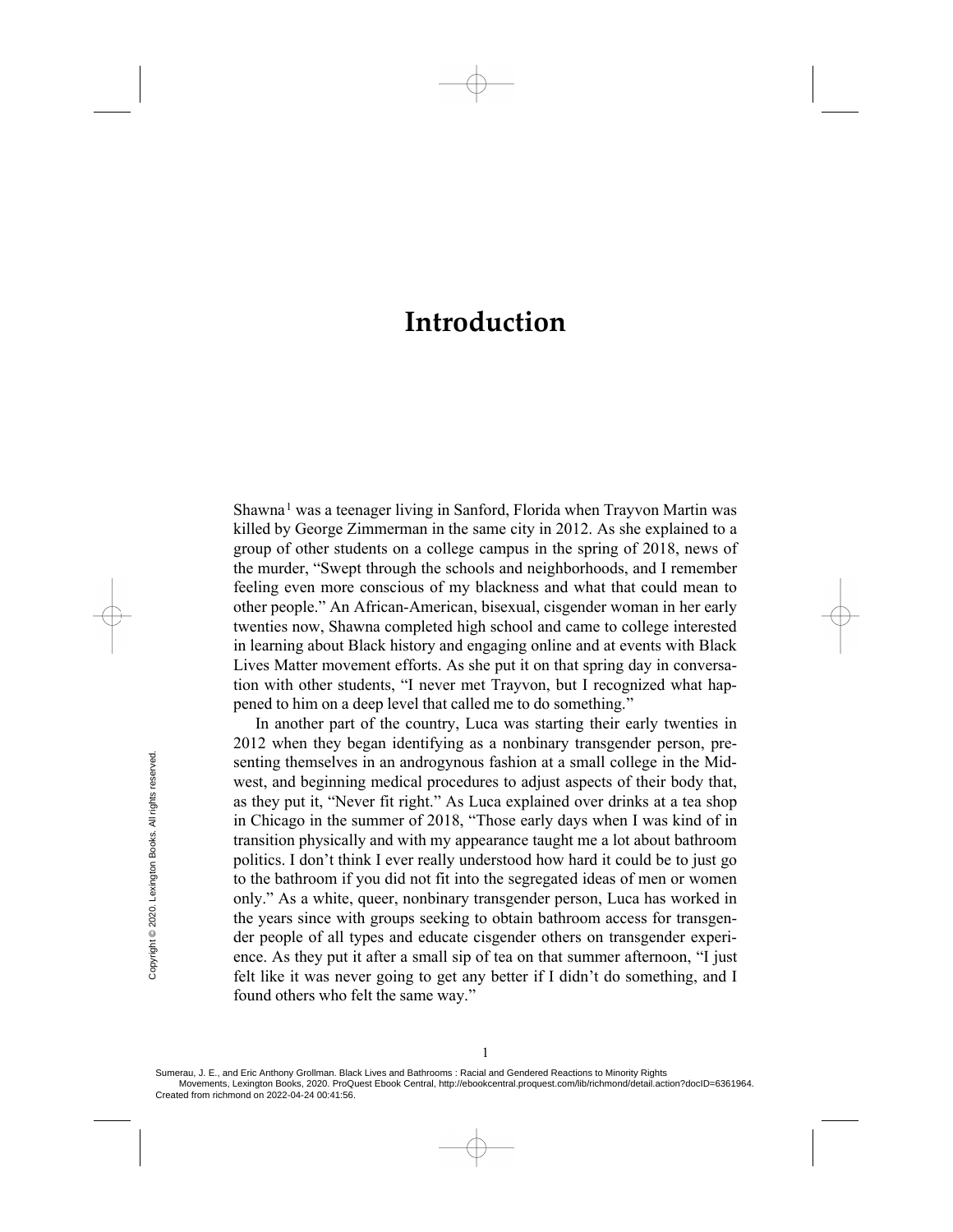While Shawna and Luca represent people invested in two major social movements taking place at the same time in the contemporary United States, Sandy lives her life at the intersection of both of these movements. As an African-American, heterosexual, transgender woman living in the northeast, Sandy navigates a social context where, as she put it sitting on a bench in an urban area on a break from work in the summer of 2018, "Both Black and trans people are under attack, or at least it feels that way, every day." Like many people, Sandy spends much of her spare time working online and within groups seeking community action and solutions for these issues while navigating work and personal spaces in real life where these issues feel omnirelevant. As she put it on that summer afternoon, "You got to do whatever you can to get by because what else can you do. I mean, it just feels like you're not really okay anywhere, either white or cis supremacy, or both, are going to come around no matter where you're at."

Each of these stories reflect a common thread in much social movements scholarship (Reger et al. 2008; Rohlinger 2006; Schrock et al. 2004; Ray et al. 2017). Put simply, researchers have often examined the ways people become active in social movements in relation to their own social locations within systems of race, sex, class, gender, sexuality, religion, and other identities (see also Almeida and Chase-Dunn 2018; Amenta and Polletta 2019; Wang, Piazza, and Soule 2018). Further, researchers have often focused on the ways people in social movements narrate their introduction to and participation within such movements over time. In fact, researchers have noted how the combination of individual and collective identities often forms the basis and foundation for movement activity, cohesion, commitment, and overall participation (Polletta and Jasper 2001). While such literature, as well as the stories shared above, has dramatically expanded our understandings of social movements and the ways people become active within them in different ways, researchers have spent much less time examining the ways people who are not affiliated with a given movement respond to such endeavors (see also Mathers et al. 2018; Sumerau and Cragun 2018; Sumerau et al. 2017).

As we have noted elsewhere (Sumerau and Grollman 2018), this pattern mirrors broader social scientific scholarship wherein researchers typically focus on the members of groups marginalized by a given system of inequality (see also McDermott and Sampson 2005; Schrock and Schwalbe 2009; Schwalbe et al. 2000). When scholars focus on race or racial movements, for example, such work is more likely to focus on Black people and other people of color harmed by racism and seeking to challenge white supremacy rather than on the white people who benefit from the system (Bonilla-Silva 2018). Likewise, when scholars focus on sexualities, such work much more often focuses on the experiences and movement efforts of sexual minorities than the ways heterosexuals respond to and benefit from systems of heterosexual privilege or react to such movements (Schrock et al. 2014). Recognizing Ways, researchers have<br>are not affiliated with<br>the Mathers et al. 2018; S<br>As we have noted<br>mirrors broader social<br>focus on the member:<br>ity (see also McDern<br>Schwalbe et al. 2000)<br>example, such work is<br>of color harmed by ra<br>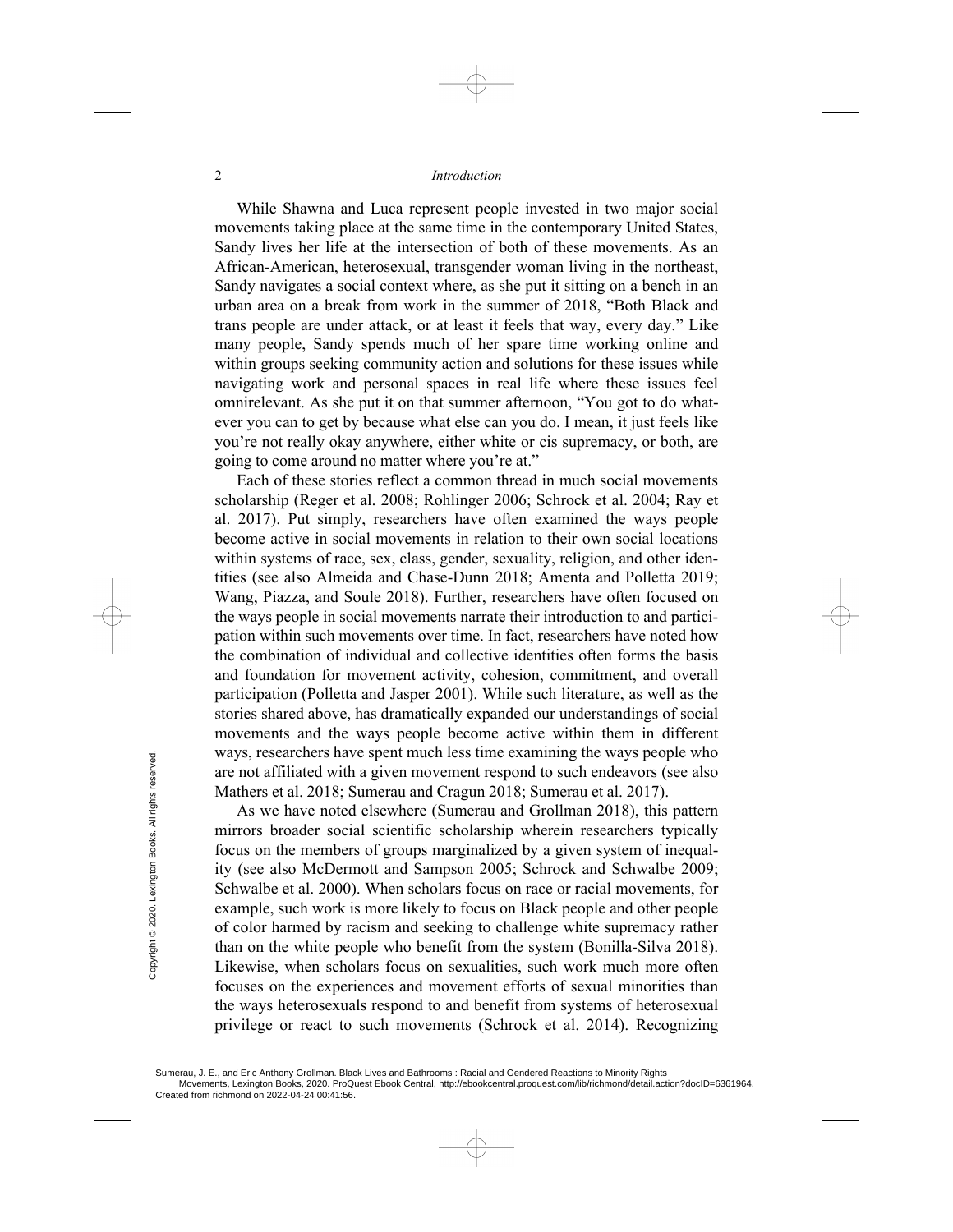these patterns, scholars including but not limited to those cited above have emphasized the importance of flipping this script to examine how people who benefit from an existing system of inequality respond to attempts to shift or change such systems in various ways (Collins 2005 and 2015).

In the case of social movements, this type of shift raises many interesting questions that rarely receive attention in current literatures. Considering that much literature focuses on the ways movement participants frame or define the aims of a given movement or political policy (Rohlinger 2014), for example, how do people not affiliated with a given movement define or frame movements they encounter in relation to their own lives and social locations? Similarly, since much social movements research shows that participants' racial, classed, gendered, sexual, religious, and other beliefs and identities influence the shapes and forms movements take (Broad 2011), how might the race, class, gender, sexual, religious, or other beliefs and identities of people outside these movements impact how said people react to such movements? Further, as prior studies show that major social events and media coverage can impact movement funding and tactics (Rohlinger, Pederson, and Valle 2015), how do people outside of movements utilize and make sense of coverage such movements receive when developing their own opinions of these political efforts, social groups, or organized political activities? While these are only a few of the questions studies focused on non-movement participants' reactions to social movements could uncover, they suggest that understanding social movements within society necessarily requires not only studying how they operate, but also how outsiders react to these efforts.

Building on work we've done elsewhere (Sumerau and Cragun 2018; Sumerau and Grollman 2018), here we focus on the ways people who are unaffiliated with two major social movements make sense of these movements in their own words and within the context of their own social locations and lives. Throughout this book, we argue that such efforts emerge as people draw upon their own beliefs and identities related to race, class, gender, and sexuality to frame minority movements in specific ways that justify existing systems of racial, class, sexual, and gender inequality (see also Mathers et al. 2018). Specifically, we highlight the ways their reactions to and conceptualizations of minority movements rely upon and reinforce their own privileged positions within existing social systems. In so doing, our analyses throughout this book demonstrates the importance of examining the ways non-social movement members make sense of minority movements seeking to challenge existing social norms. From their overall draw upon their overally to frame<br>gradient systems of racial, a<br>systems of racial, a<br>2018). Specifically<br>izations of minoritically<br>positions within ex<br>this book demons<br>movement member<br>existing social no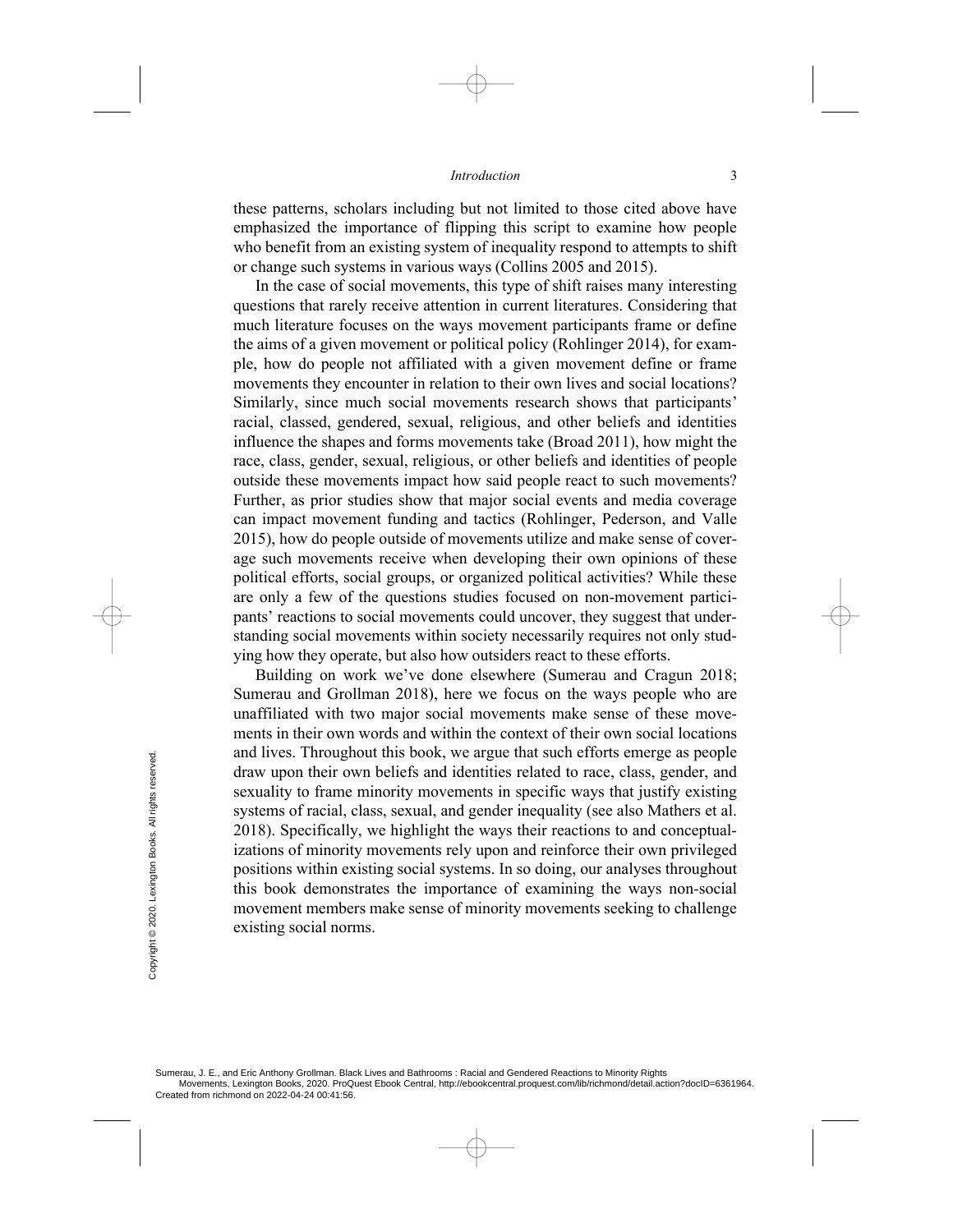## THE STUDY

In this book, we explore the ways people who are not active in two specific minority-rights-based social movements make sense of those movements. In developing the study, we drew upon studies noted above that suggest such analyses may be useful and important to both social movement and minoritybased scholarship. For example, researchers have noted that we only often learn anything about the outcomes of social movement efforts via proxy measures including but not limited to policy changes, attitudinal studies, and retrospective narratives after a given specific movement has ceased operation (see, e.g., Fetner 2008; Heath 2012; Reger et al. 2008). Such studies, however, do not demonstrate the ways people respond to a social movement, as Bonilla-Silva (2018) puts it, "in situ" or in the moment, but rather provide a record of continuity and change that "could have possibly" (i.e., predicted probabilities and explanations there of as the data and interpretive source) been impacted by movement activities (see Adamczyk 2017; Sumerau and Grollman 2018; Worthen 2013). In this book, we seek to begin the process of examining the space between movement activities and after-the-fact analyses by outlining the ways people respond to such movements in their own words and in relation to current circumstances (see also Sumerau and Cragun 2018).

To this end, we explicitly designed our study around two contemporary minority social movements with active presences on social media, regular commentary in mainstream media, and current engagement on college campuses throughout the U.S. First, we focused on the Black Lives Matter movement founded as a movement and non-profit organization in 2012 following the death of Trayvon Martin (Khan-Cullors and Bandelle 2018). We selected this movement because it centralizes contemporary race relations in the U.S. and provide a rallying point for both commentators seeking to challenge white supremacy in the nation and commentators seeking to promote arguments that white supremacy is a thing of the past (Ray et al. 2017). Put simply, the movement and its activities receive attention from each side of current racial debates in the U.S., and as a result, provide a flashpoint of controversy, discussion, and debate within and beyond varied social groups today (Jackson and Welles 2016).

Second, we focused on the modern movement for transgender civil rights started in the 1990s with an explicit focus on the push for transgender bathroom access in the U.S. (Stryker 2008; Stryker and Aizura 2013; Stryker and Whittle 2016). We selected this case to capture a movement gaining similar attention to Black Lives Matter and creating significant tensions concerning sex and gender in mainstream political and media discussions (Serano 2016 and 2013). We further focused on the bathroom access aspect of this movement because this topic has garnered increasing attention in media, political campaigns, on college campuses, and in social media in the past decade Willie supremacy in the ments that white sup-<br>
energy simply, the movement<br>
current racial debates<br>
controversy, discussist<br>
today (Jackson and Warrow Second, we focuse<br>
started in the 1990s v<br>
room access in the U.<br>
Whit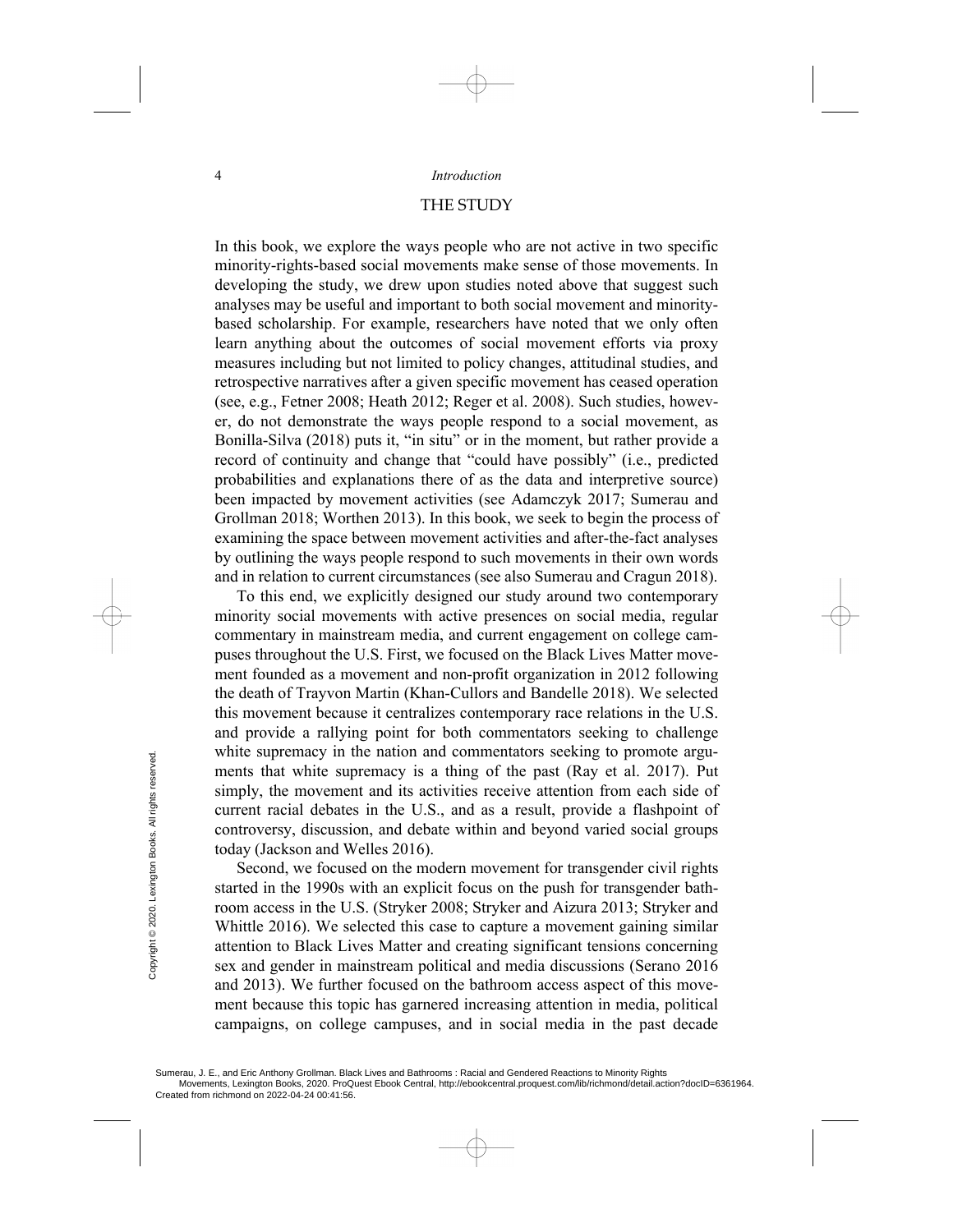(Mathers 2017a; Stone 2018; Sumerau and Mathers 2019). Finally, we selected this movement due to survey findings noting that, at present, transgender people are the most negatively rated population in U.S. society by both religious and nonreligious populations (Cragun and Sumerau 2015, 2017; Grant et al. 2011; James et al. 2016; Sumerau and Mathers 2019; Worthen 2013). Put simply, we sought to utilize this case as another example, like Black Lives Matter, of a movement garnering significant attention and representing a significant political debate at the present stage of U.S. history.

Throughout this book, we utilize these two movements as case studies for examining the ways people outside of a given movement make sense of such groups and efforts in society. To this end, we specifically built this work around a sample of respondents who all identified as white and cisgender (i.e., outside of the populations most associated with the two movements). Specifically, the first author collected in-depth, semi-structured interviews with all respondents concerning their thoughts, feelings, and opinions about the Black Lives Matter and Transgender Bathroom Access movements wherein respondents were given latitude to talk about as much or little as they wished to share. Following Bonilla-Silva (2018), we adopted this approach in order to capture how people made sense of the topics of interest in their own words, within the context of their own current information and lived experiences, and in relation to their own desires to discuss or comment on the subjects in question (see also Sumerau and Cragun 2018).

Although we have utilized a bigger data set from this study that includes respondents of color in other works,<sup>[2](#page-12-1)</sup> we focus specifically on the white and cisgender respondents in this book. We do this for two interrelated reasons. First, we sought to understand how people who are not part of the movements made sense of the movements in question. Although the people of color we interviewed as part of the larger study were mixed in their participation in one or the other movement, none of the white cisgender respondents were members of either of the movements or considered themselves to be active or involved in either movement. However, despite not identifying as part of either movement, our respondents were split on their initially stated opinions on the movements (i.e., for or against) rather than wholly against or wholly supportive of the movements in question. Their own narration of their thoughts on these movements thus provides examples of people outside of movement groups responding to and making sense of such movements in relation to their own experiences. From the state of the state of the state of the state of the the movement state of the movement groups relation to their own second, we soure state of the state of the state of the state of the state of the state of the s

Second, we sought to understand how people who benefit from existing systems of social inequality respond to minority-based efforts to challenge or change such systems. If, for example, one is socialized into white and/or cisgender identities throughout the course of their lives, then existing research would hypothesize that it would be difficult for such persons to understand or appreciate the experiences of Black and/or transgender others in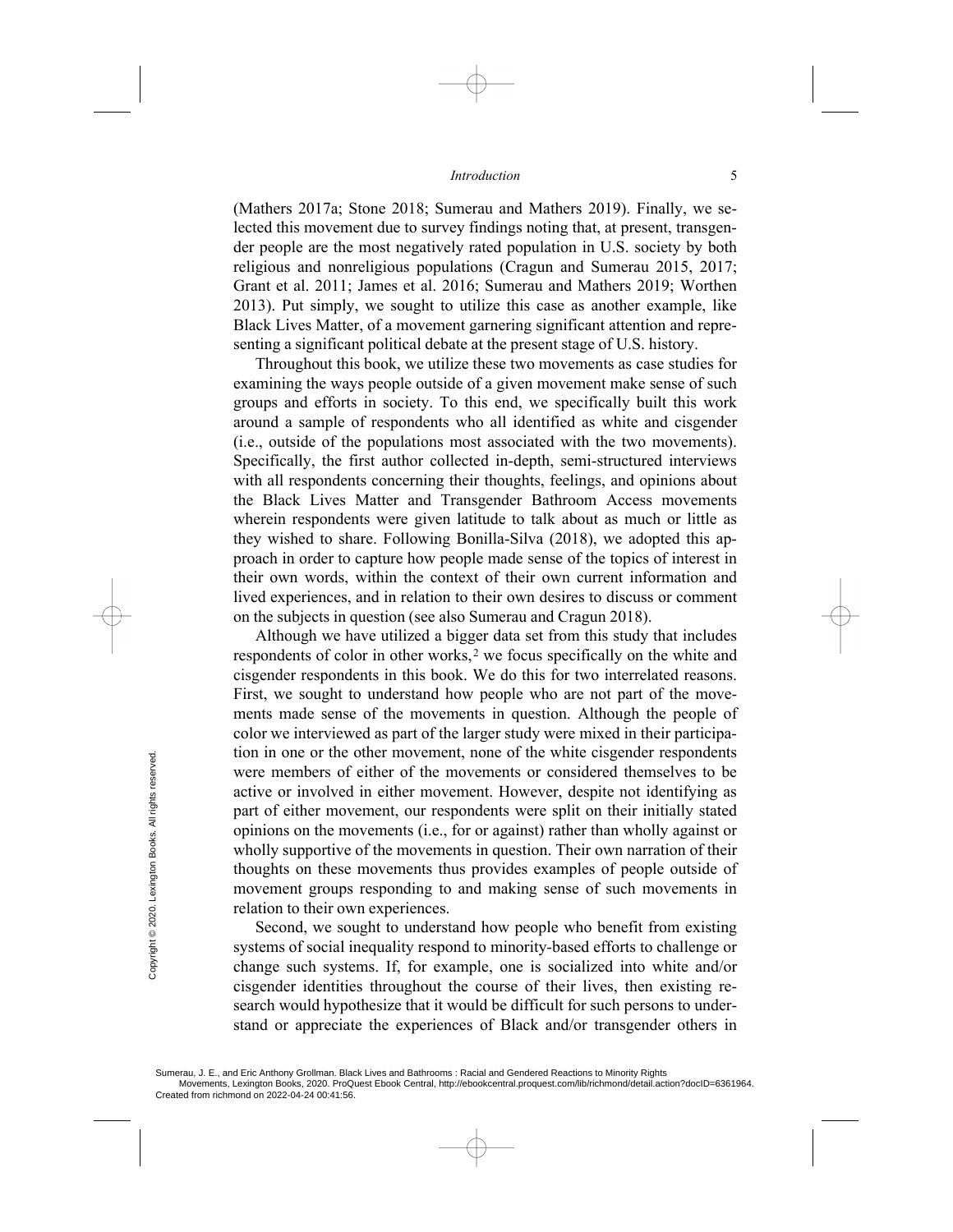society (see, e.g., Collins 2005; Crenshaw 1989; James et al. 2017; Sumerau and Mathers 2019). Focusing on the dominants within the systems movement participants are challenging thus provides an opportunity to see how white and cisgender people experience and make sense of racial and gender inequalities that benefit them in society at present, and how such interpretations become relevant when minority groups push for change to such systems. As such, our respondents reveal some ways white and cisgender people may utilize their own racial and gender privilege when responding to movements seeking racial and/or gender change.

Finally, it is important to note that we specifically selected current college students for these interviews for two reasons. First, we sought to gather information from people who are currently being exposed to the latest information scientific and educational systems have on racial and gender history, politics, and experiences in the nation. We sought this opportunity because it may create a baseline for how other white cisgender people with more or less exposure to educational and scientific materials may respond to a given minority movement. Second, we sought to garner reactions from a population typically seen as moderate to more liberal leaning (i.e., young adults gaining a college education) in existing societal debates about race, class, sex, gender, sexualities, and other social factors (Bonilla-Silva 2018; Sumerau and Cragun 2018; Worthen 2013). Once again, we did this because it may allow for the establishment of a baseline for the ways others across the political spectrum may respond to minority movements in relation to their own social locations. In sum, we sought to establish what might be a moderate reaction to minority movements by people who are not associated with such movements and benefit from the systems those movements are challenging at present.

From this starting point, our study explores the ways cisgender white college students make sense of current movements for racial and gender change in the U.S. While scholars often focus on the ways members of minority movements seek to gain support and attention from people in the broader society (Reger et al. 2008), we focus on the ways those potential supporters respond to and make sense of movement efforts, representations in the media, and the issues at the heart of such political and social debates. Likewise, whereas much scholarship focuses on the ways movements frame or define themselves (Rohlinger 2014), here we focus on the ways people outside of movements frame movements in relation to their own social locations, experiences, and opinions about social norms and groups. Throughout this book, we argue that understanding social movements requires not only examining the work of movements, but also the efforts of those beyond the movement to make sense of and respond to such endeavors. College students make<br>
change in the U.S.<br>
minority movements<br>
broader society (Reg<br>
supporters respond to<br>
in the media, and the<br>
Likewise, whereas m<br>
or define themselves<br>
outside of movement:<br>
tions, experiences, an<br>
t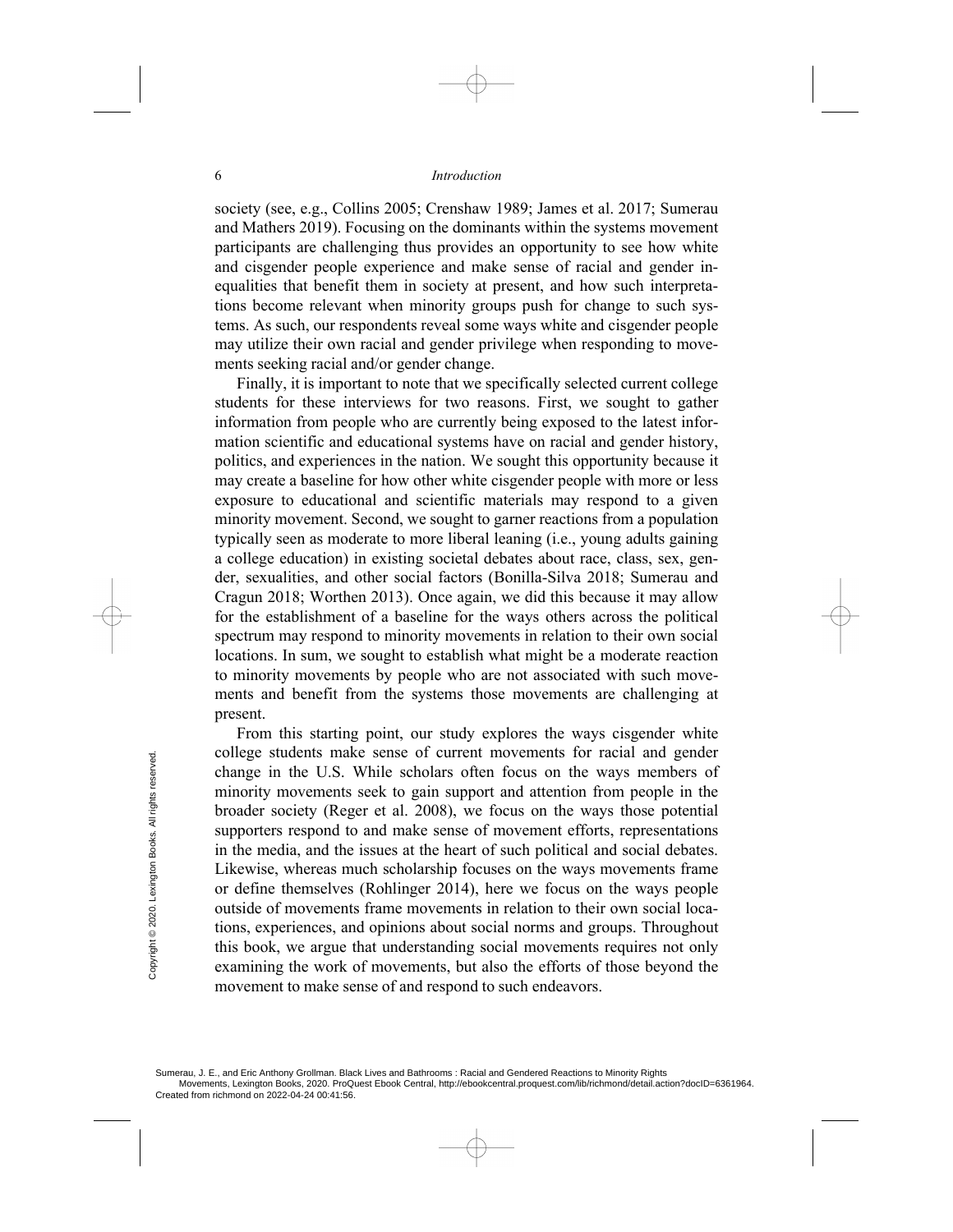## FRAMING RACIAL AND GENDER MINORITY MOVEMENTS

To accomplish these goals, we draw upon existing work in social movement, race, and gender fields. Although social movement research generally focuses on the work of movement organizations, participants, and leaders, such work also reveals the importance of ascertaining both how movements define themselves and how others interpret such efforts of self-definition (Benford and Snow 2000; Ghaziani, Taylor, and Stone 2016; Inclan 2018; Reger et al. 2008). Likewise, although racial and gender scholars mostly focus on the doings and outcomes of racial and gender systems beyond the contexts of specific movements, such work reveals how people's definitions of race and gender shape much of their ongoing lives, perceptions of society, and reactions to racial and gender others (Avishai 2008 and 2016; Barrett-Fox 2016; Bonilla-Silva 2018; Collins 1997; Hunter and Robinson 2016; Pitt 2010; Ridgeway 2011; Robinson 2008; Vidal-Ortiz, Robinson, and Khan 2018; Wingfield and Feagin 2012). In this section, we outline how work in these fields provides a background for the rest of the book.

In the first case, Erving Goffman (1974) outlined the ways that people, individually and collectively, defined what was going on in a given situation by "framing" the terms of a given social setting, group, or other phenomenon in specific ways. Rather than just the way things are, Goffman (1974) and many Interactionists since (see Schwalbe et al. 2000 for examples) have outlined how people construct, revise, and otherwise negotiate what a given situation, identity, structure, or other social phenomenon means by mobilizing existing notions of who we are and how we do things in particular ways (see also Collins 2005; Ridgeway 2011; Schrock et al. 2014; Wingfield and Taylor 2016). As such, people negotiate interactional and structural realities throughout their lives by framing or defining what is going on here and how things should be.

Building on these insights, social movement scholars have demonstrated how movement organizations, participants, and leaders frame or define themselves and social issues in particular ways to resonate with the broader public (Benford and Snow 2000). Specifically, movements rely upon the construction and dissemination of a clear, easily understandable narrative concerning what is going on in society, how they seek to change it, and why it matters (Rohlinger 2014). Researchers have outlined such efforts—as well as the contents of frames—in cases as varied as allies to LGBT people (Broad 2011) and proponents of specific environmental policies (Almeida and Stearnes 1998). In so doing, social movement scholars have demonstrated that much movement activity, longevity, success, and/or failure revolves around their abilities—or lack there of—to frame causes and issues in ways that resonate with the broader public and encourage said public to take action Created from richmond on 2022-04-24 00:41:56. Created from richmond on 2022-04-24 00:41:56. Created from richmond on 2022-04-24 00:41:56. Created from richmond on 2022-04-24 00:41:56.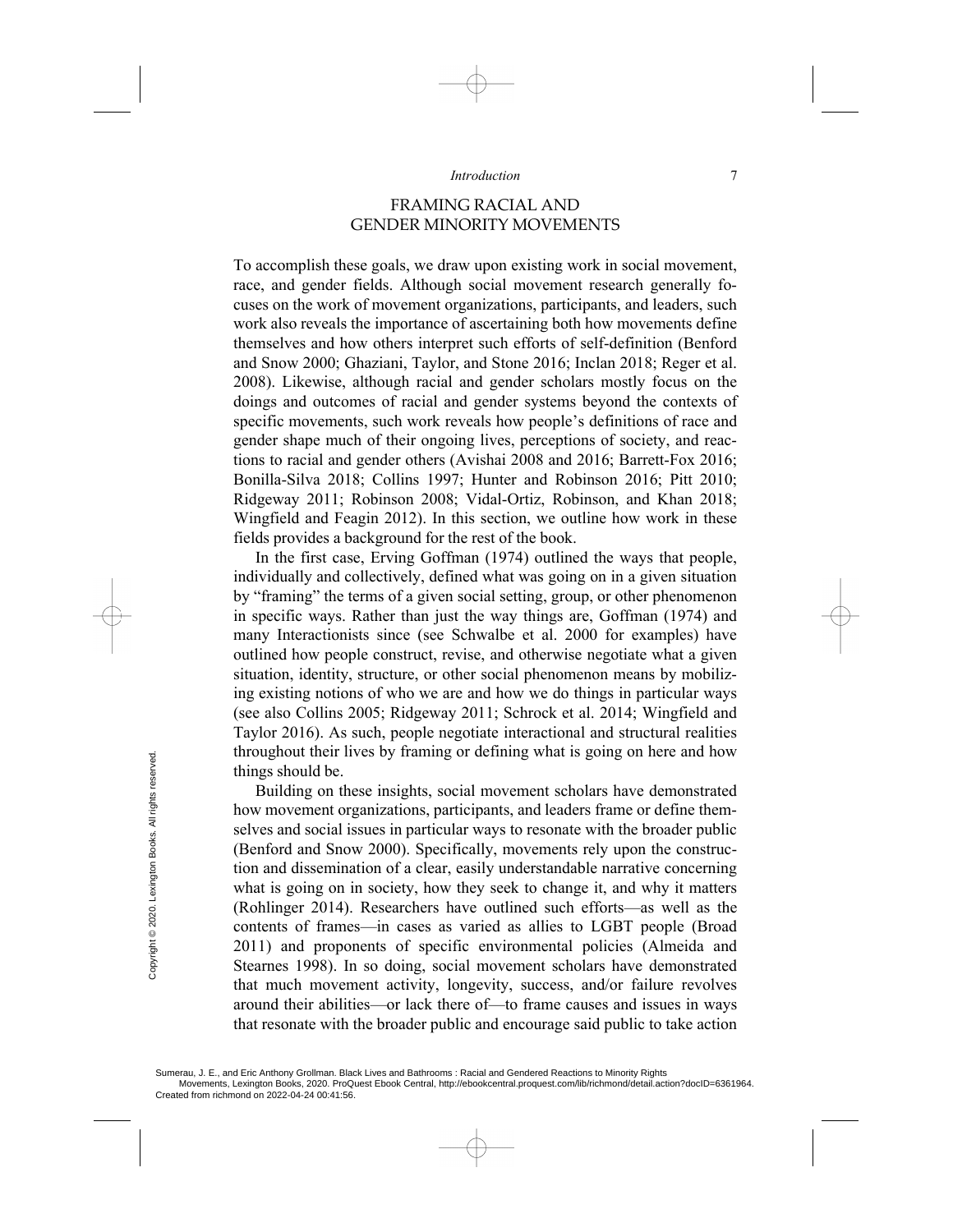(see also Reger et al. 2008 for more examples). Although such work offers a multitude of methods whereby movements frame social issues, researchers have also, as Goffman (1974) suggested, increasingly noted that similar actions are undertaken by individuals and groups beyond the contexts of organized movements.

Throughout this book, we take up this observation by examining the space between scholarship focused on the ways movements define themselves for others and research focused on the ways people define and present themselves as individuals and groups in every day social interactions (see also Sumerau and Cragun 2018). To this end, we draw on the ways movements work to frame themselves for audiences to examine how people who may be considered part of the audiences in question in turn frame said movements. At the same time, we draw on the ways individuals and groups construct and perform social identities to examine how people then utilize these socially constructed self-impressions to make sense of movement groups active within their social world. To this end, we take from the above noted social movements scholarship and integrate such work with existing scholarship on gendered and racial meaning making in daily life and in relation to broader social norms and expectations.

In fact, exploring the ways that people frame, or define, taken-for-granted aspects of social life, West and Fenstermaker (1995) argued that such endeavors arise from people, individually and collectively, drawing upon existing societal definitions of what it means to be a given "thing" or how the world is supposed to operate, and then reproducing or doing these things in their own lives. Specifically, this often involves people learning what it means to be or do a given aspect of social life, and then holding themselves and others accountable for conforming to that shared, as Goffman (1974) put it, "definition of the situation" in their interactions with other people and social structures (see also West and Zimmerman 1987; Ridgeway 2011; Sumerau and Mathers 2019). In this way, as Ridgeway (2011) demonstrated in broad-scale studies of gender in the workplace, people learn to frame social phenomena in a certain way that allows them to then do or perform such phenomena throughout their lives and maintain such frames by expecting others to do the same.

As noted above, throughout this book we focus on two such social phenomena—race and gender. Specifically, we focus on the ways people draw upon existing frames or definitions of race and gender to then make sense of minority movements seeking to reframe these issues. To this end, it is important to be aware of the ways race and gender are framed in the broader society because these definitions, as scholars in racial (Bonilla-Silva 2018) and gender (Ridgeway 2011) studies note, provide the symbolic resources that allow people to make sense of and respond to any racial or gender phenomena that enters their realm of social activity (see also Allen and social structures (see<br>
merau and Mathers 2<br>
broad-scale studies of<br>
phenomena in a cert<br>
phenomena in a cert<br>
phenomena througho<br>
others to do the same.<br>
As noted above, t<br>
nomena—race and ge<br>
upon existing frames<br>
mino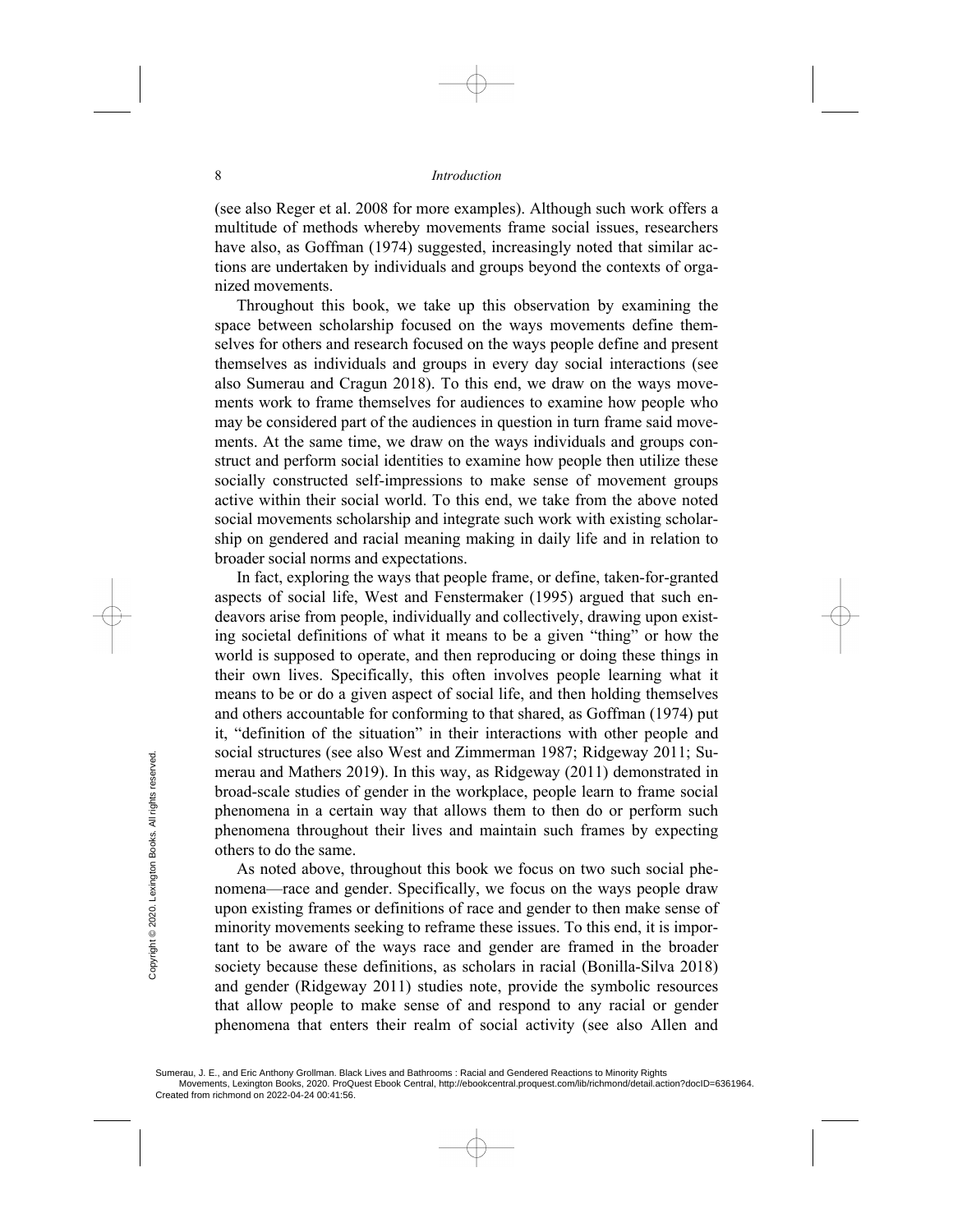Randolph 2020; Collins 2005). As such, we now turn to insights from racial and gender scholarship focused on the experiences of Black, trans, and Black trans people in contemporary U.S. society to provide background for the analyses contained throughout the rest of this book.

Turning to racial frames in the contemporary United States, scholars have increasingly noted the persistence of racial stereotypes, prejudice, and discrimination despite systemic shifts race relations in the U.S. over time (see, e.g., Alexander 2012; Bonilla-Silva 2018; Collins 2005; Combahee River Collective 1977; Wingfield 2013 for reviews). Specifically, researchers have pointed out that people of color, and especially Black Americans, are often depicted in derogatory and stereotypical ways throughout U.S. media even as some, more positive, representations have emerged over time. Further, researchers have noted that, despite gains made during and following the Civil Rights Movement, Black Americans continue to face significant discrimination in every major area of U.S. society, and continue to experience worse outcomes in comparison to white Americans on most indicators of social well-being (see, e.g., Grollman 2012; Reskin 2012; Sewell 2017 for reviews). As Collins (2005) notes, such patterns reflect a period of "new racism" wherein Black Americans continue to face disproportionate disparities throughout society, but where such results are tied more closely to less visible denigration of racial minorities than the more overt forms of the past (see also Wingfield and Feagin 2012; Wingfield and Taylor 2016; Wingfield 2011 and 2008).

Examining these patterns utilizing in-depth interviews, Bonilla-Silva (2018) outlined how such patterns emerge from a social norm he refers to as "colorblind racism" wherein whites continue to engage in racial prejudice and discrimination of the past while at the same time framing race, racism, and white supremacy as problems that have ceased to exist (see also Picca and Feagin 2007). Even as research and media reports continue to document consistent marginalization of Black Americans throughout the U.S. (see also Pager and Shephard 2008; Ray et al. 2017; Sewell et al. 2016; Stewart, Cobb, and Keith 2019) and continuing—and potentially increasing—visibility of white supremacist movements (see, e.g., Blee 2017; Ferber 2000; Peters and Besley 2017), researchers find that white Americans downplay, dismiss, or oppose attempts to combat racism by framing such problems as a thing of the past. From From Texture of Created from richmond on 2022-04-24 00:41:56.<br>
Created from richmond on 2022-04-24 00:41:56.<br>
Created from richmond on 2022-04-24 00:41:56. Created from richmond on 2022-04-24 00:41:56.

In this book, we continue this line of work by outlining how white college students in the U.S. make sense of a movement specifically seeking to challenge both the notion that racism is a thing of the past and the ongoing marginalization and discrimination faced by Black populations in the U.S. To this end, we investigate reactions to an explicitly Black social movement from people who would have to experience significant change if the movement were successful in its goals. Especially as our respondents benefit,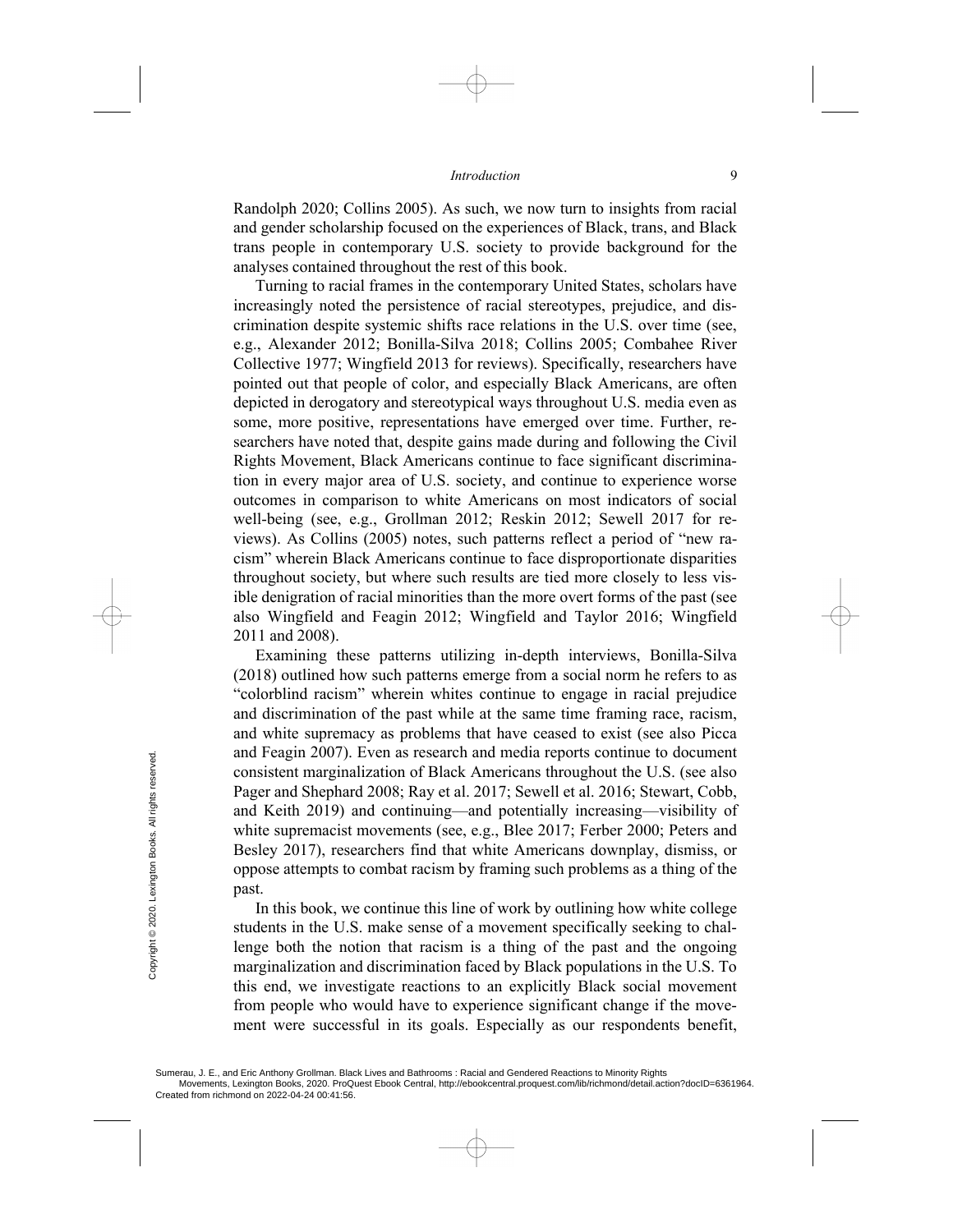consciously or otherwise and regardless of intentions, from the existing racial structure of the U.S., this provides an opportunity to ascertain how those in privileged racial positions respond to challenges to such privilege occurring within the context of their own lives and in relation to their present circumstances.

At the same time, Black Feminist scholars (see Collins 2005, 2015; Crenshaw 1989 for reviews) have long noted that understanding race requires paying attention to gender and other social systems that impact racial meanings, inequalities, and issues in society (see also Allen 2019; Brown 2009; Gurusami 2019 and 2017 for examples). Especially as Black Lives Matter represents a movement started by queer women of color and engages with other gender and racial justice movements including but not limited to the Say Her Name campaign, this factor is especially salient in our examination of cisgender white people's reactions to and understandings of minority movements. As such, we pay attention to the ways gender becomes relevant in reactions to the Black Lives Matter movement throughout our analysis, and further examine how the same cisgender white people respond to increasingly visible Transgender movement activities related to bathroom access in the U.S.

Turning to gender framing in contemporary U.S. social relations, scholars also note a pattern of persistent inequalities coupled with shifts in some aspects of social life (see, e.g., Costello 2016 and 2019; Davis 2013; Miller and Grollman 2015; Padavic and Reskin 2002; Ridgeway 2011; Schrock and Schwalbe 2008; Simula, Sumerau, and Miller 2019; Sweet and Decoteau 2018 for reviews). Specifically, researchers continuously demonstrate that feminine people—whether cis, trans, or otherwise identified—consistently face marginalization, discrimination, and other negative patterns and outcomes throughout contemporary U.S. society. Despite massive gains, especially for cisgender white women, from the Women's Liberation movements of the 1970s, U.S. society continues to fundamentally reflect patriarchal notions of male and man dominated, centered, and identified social organization and power (see, e.g., Connell and Messerschmidt 2005; Johnson 2014; Sumerau 2012a for discussion). Although cisgender women have gained more opportunities than at prior historical periods and the current period includes greatly increased transgender representation in media and politics (Robinson 2008; Vidal-Ortiz 2002 and 2009; zamantakis 2019; zamantakis and Sumerau 2019), gender continues to operate alongside race as a fundamental organizing principle of U.S. society that benefits masculine people at the expense of feminine others. Cratify for Created from inchinmond on 2022-04-24 00:41:56.<br>
Sumerau, J. E., and Eric Anthony Grollman. Black<br>
Created from richmond on 2022-04-24 00:41:56.<br>
Created from richmond on 2022-04-24 00:41:56.

Examining gendered patterns in contemporary U.S. society, Sumerau and Mathers (2019) outline how much of existing gender inequality relies upon the marginalization and disenfranchisement of transgender and gender nonconforming people and options (see also Califia 2012; Doan 2016 and 2017;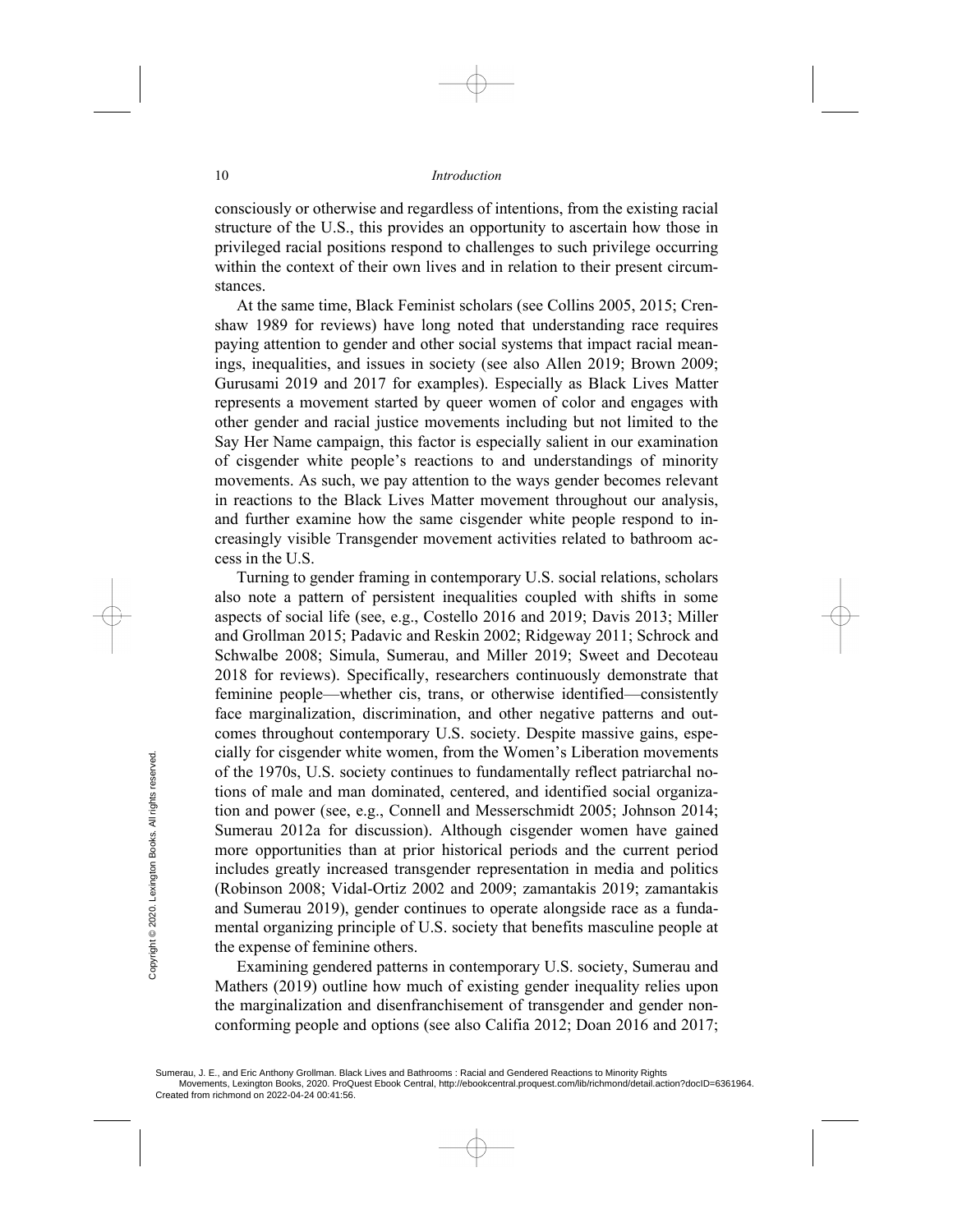Johnson 2015; Johnson and Rogers 2019; Johnson et al. 2020; shuster 2017 and 2018; Taliferro et al. 2019). Specifically, they outline how U.S. interactional and structural domains are fashioned in ways that encourage people to identify as and "do cisgender" by creating and enforcing social patterns that only allow cisgender existence predicated upon hierarchical divisions between female-women and male-men only. In so doing, the cisgender segregation of all aspects of U.S. life facilitates and relies upon the ongoing distinction of feminine and masculine possibilities, abilities, and experiential opportunities, which maintain the broader persistence of gender inequalities built upon the separation of humans into mutually exclusive sex/gender types (see also Connell 2010; Connell 2009; Pearce 2018; Schilt 2010; Schilt 2016; Schilt and Lagos 2017; Serano 2007).

In this book, we continue this work by examining the ways cisgender white people make sense of transgender people's attempts to desegregate public bathrooms in the U.S. in terms of sex and gender only a few decades after such spaces were racially desegregated through the movement activities of Black Americans. In so doing, our work here allows for an observation of the ways even political battles more associated with the past (i.e., attempts to desegregate a public space for the benefit of a minority group) involve ongoing movement activity to accomplish. Further, our work here provides an opportunity to examine how cisgender people respond to challenges that could remove structural elements that encourage and facilitate cisgender norms and expectations within the public sphere. As such, our analysis reveals efforts at meaning making by members of privileged groups in response to movements seeking to transform everyday interactional and structural norms that facilitate such privilege.

## ORGANIZATION OF THE BOOK

With this background in mind, we examine the ways our respondents define these two movements in chapter 1. First, we outline the ways they frame what the two movements stand for and their interpretations of what the movements seek to accomplish. Then, we outline the ways they argue these movements operate based on their own impressions of existing racial and gender issues in society, and what they have seen via media and friend groups. Next, we show how such impressions map onto existing racial and gender stereotypes in contemporary U.S. society. Throughout this chapter, we ask and provide answers for questions concerning what would happen if scholars began to focus on the ways members of the broader public frame minority movements based on their own experiences or ideas. Example 1<br>
Example 2022 Figure 1<br>
Example 2<br>
Example 2<br>
Example 2<br>
Example 2<br>
Example 2<br>
Example 2<br>
Example 2<br>
Example 2<br>
Sumerau, J. E., and Eric Anthony Grollman. Black<br>
Created from richmond on 2022-04-24 00:41:56.<br>
Cr

In chapter 2, we turn our attention to ways our respondents utilize existing notions of minority populations to discredit minority rights movements. Spe-